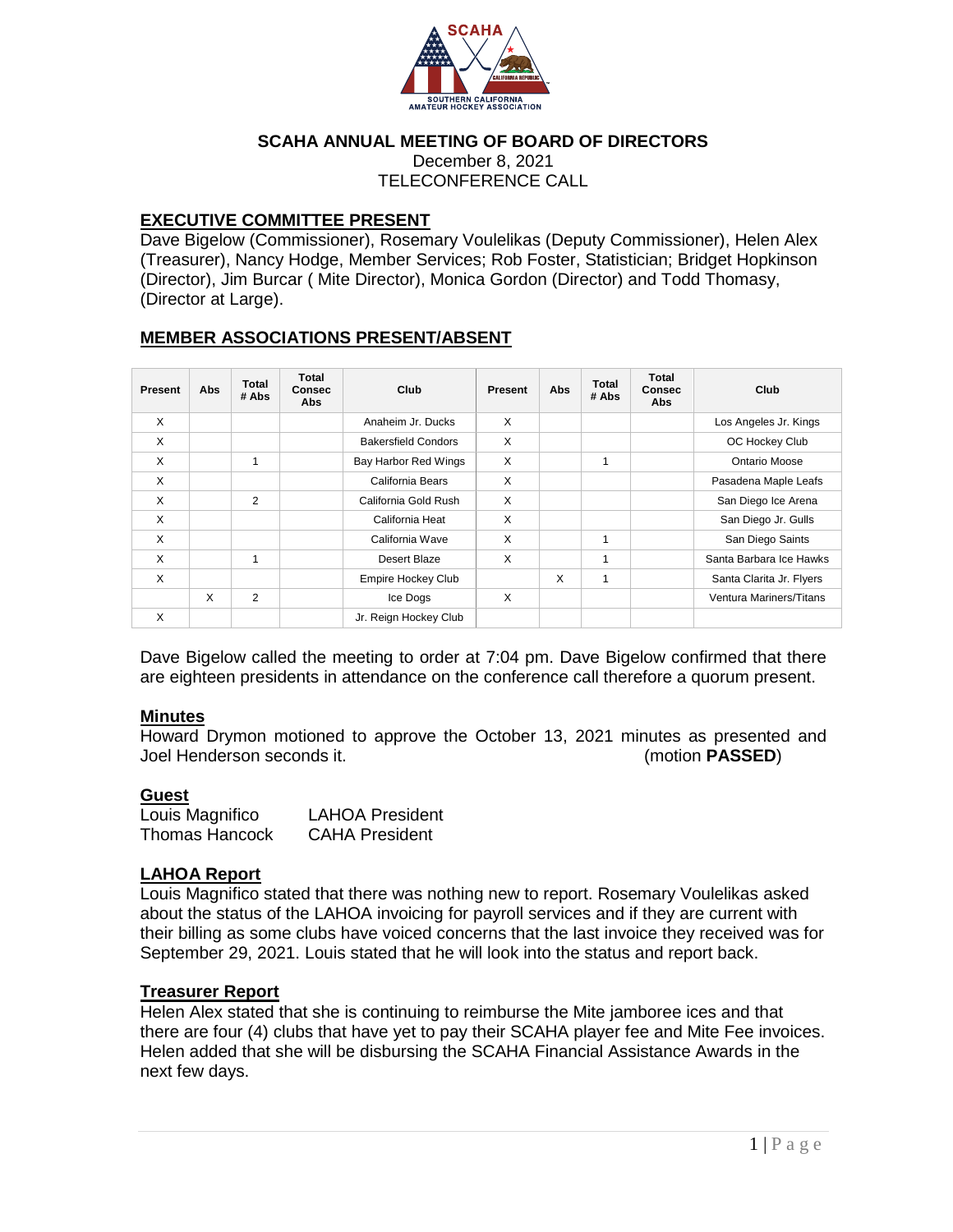## **Commissioner's / Ice Convener Report**

Dave Bigelow thanked the presidents for their cooperation and collaboration in rescheduling games that had to be canceled/postponed because of Covid related issues. For games that get canceled because of Covid towards the end of the season, the Executive Committee is looking into sorting out the available options and will report back to the board. Rosemary Voulelikas thanked Dave Bigelow for all of his efforts for sending out the cancellation and rescheduling notices to all affected Team Managers and clubs. It has been a herculean effort on everyone's part to keep the games scheduled and played.

Art Trottier asked Dave Bigelow about CAHA eliminating the 11UAAA and 13UAAA divisions next year. Dave Bigelow confirmed that this vote occurred during the November 13, 2021 CAHA Board of Director's meeting and stated that included in the motion that passed, there cannot be two Tier I teams in the same age division. Nothing prohibits these teams that will be rostered as AA teams to play in AAA tournaments throughout the season.

## **Deputy Commissioner Report**

Rosemary Voulelikas reported that all SCAHA Financial Assistance Award Notices were emailed to the individual recipients as well as the club presidents. As stated by Helen Alex, those disbursements will be issued starting later this week.

The dates for the SCAHA Playoffs are the following: Quarter Finals: March 12-13, 2022 Semi-Finals: March 19, 2022 Championships: March 20, 2022

The number of teams advancing to SCAHA Playoffs per Division:

| 10UB Flight $1 \approx 8$ Teams                                            |
|----------------------------------------------------------------------------|
| 10UB Flight II $\sim$ 6 Teams                                              |
| 10UBB $\sim$ 8 Teams                                                       |
| 10UA $\sim$ 6 Teams                                                        |
| 12UB $\sim$ 8 Teams                                                        |
| 12UBB $\sim$ 8 Teams                                                       |
| 12UA $\sim$ 8 Teams                                                        |
| 14UB $\sim$ 8 Teams                                                        |
| 14UA ~ $8$ Teams                                                           |
| 16UA ~ Top 2 Teams advance to Championship Weekend (March 19-20) Best of 3 |
| <b>Game Series</b>                                                         |
|                                                                            |

The "End of Season" Jamboree for the 8UA division is March 5-6, 2022.

Rosemary will be preparing the bid packets for the SCAHA Playoffs and the End of Season Jamboree for the 8UA Division and emailing it out in January 2022.

And finally, Rosemary Voulelikas reported that Spectator Ejections are on the rise both at the league and state level (Tier Teams). Reminder each ejection comes with a 30 day suspension and a \$500 fine.

# **Statistician Report**

Rob Foster stated no report at this time.